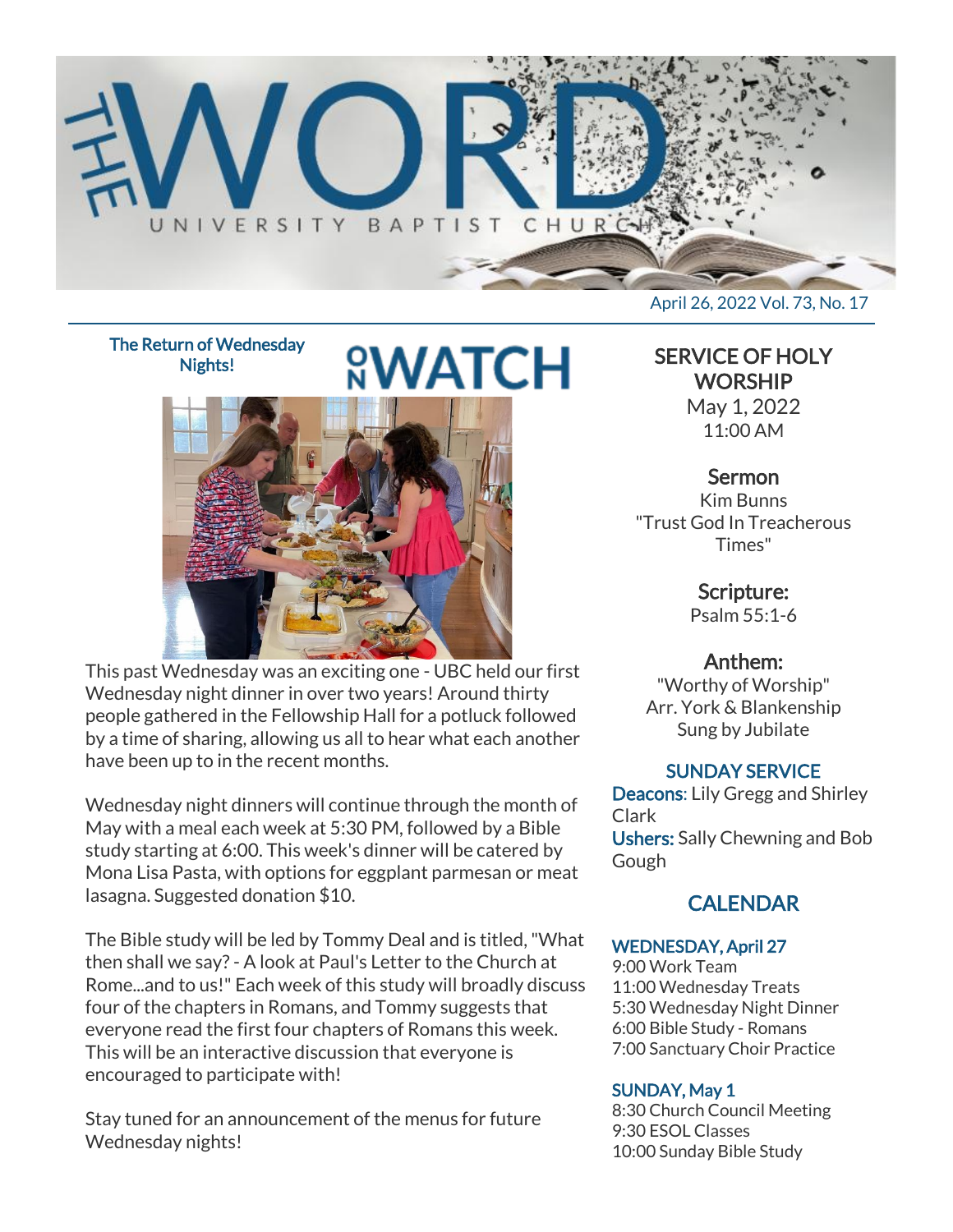

#### Welcome, New Members!

On Sunday, we were thrilled to welcome two new members into our church family: Glenna and Dan Ohlms. You may know Dan and Glenna as recurring guests over the past couple of decades, and as the parents of Peter Ohlms. Now that they have recently moved to Charlottesville, we are delighted to welcome them as "official" members of UBC. Welcome, Dan and Glenna!



11:00 Morning Worship 12:15 Youth Group 2:00 Jubilate Homecoming Concert

#### MONDAY, May 2

8:30 Morning Prayer [\(UBC](https://www.facebook.com/UniversityBaptistChurchCharlottesville) [Facebook Page\)](https://www.facebook.com/UniversityBaptistChurchCharlottesville) 10:30 Bible Reading Group [\(Zoom\)](https://us02web.zoom.us/j/85381408096?pwd=MzdkVG9JZ2x0M2JFK01KNlNjSWtqUT09) 1:00 Schleiermacher Reading

#### TUESDAY, May 3

9:30 Staff Meeting 6:30 Prayer Shawl Group 7:00 Voces Laetae Rehearsal 7:00 Kittie Colvin Trail (Zoom)

#### For our most up-to-date calendar, [click here.](https://universitybaptist.org/calendar/)



## HAPPY BIRTHDAY!!

Join us in wishing some of our church family a Happy Birthday this week! May 4: Bobby Gregg May 5: Kelly Kossi and Nancy Gaines May 8: Richard Vaughan May 9: Sue Whitt May 10: Bill Cromwell

#### Welcome Back, Rev. Kim Bunns!



This Sunday, we are pleased to welcome back to our pulpit the Rev. Kim Bunns, Associate Minister at Sharon Baptist Church, Weems, Virginia. Dr. Tennant knows Kim well from his years in Kilmarnock. They worked together on a number of projects, including organizing prayer services after several mass shootings. Rev. Bunns preached at UBC in February of 2019, and we are grateful she will be leading us in worship again the next three Sundays.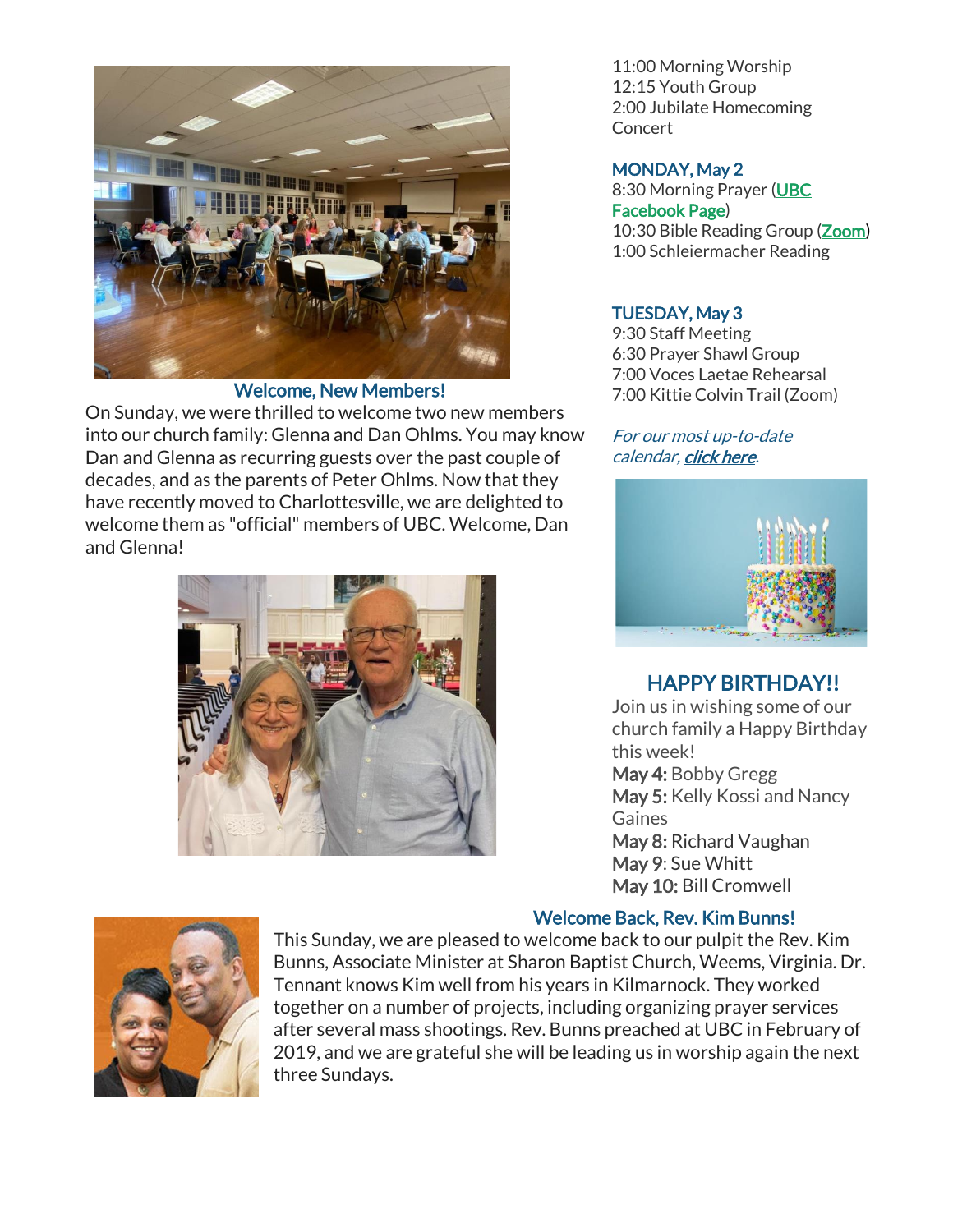## Jubilate Homecoming Concert - This Sunday!



We are thrilled that Jubilate will be presenting its Homecoming Concert at UBC on Sunday, May 1 at 2:00pm. A reception will follow in Fellowship Hall. We hope to see you there!

## Jubilate Homecoming Concert Parking

Additional parking is available in the 14th St garage that you enter from Wertland St. Parking is free in the garage when you show your bulletin. For those with walking difficulties, please use the church lots for parking, and we would like to encourage those with accessible parking permits to make use of the three on-street Sunday-only parking spaces in front of UniBap Park.

## Community Volunteer Opportunity

PACEM and Meals on Wheels are partnering to provide lunch to medically vulnerable members of our community who are homeless. To make this happen, they need 5-7 volunteers to commit to picking up and delivering the meals to 405 Premier Circle (the former Red Carpet Inn, where homeless guests are now staying). The estimated time obligation is one hour a day for one volunteer for Monday-Thursday. If you are interested in learning more, Will Brown can share the flier and connect you with Meals on Wheels. Thank you for considering this avenue for ministry.



On Monday night, UBC hosted a dinner with faith leaders from the surrounding area to hear a presentation from the Baptist Seminary of Kentucky (BSK). Following the closure of the Baptist Theological Seminary in Richmond (BTSR) a few years back, BSK has become an

important partner in theological education for CBF churches in Virginia.

It was informative to hear their presentation and share in conversation with other local ministers. The evening was also a helpful reminder that we are part of a much larger Baptist community, which extends far beyond the reach of any single congregation.



#### Looking ahead...... to VBS!!

Vacation Bible School is making a comeback this summer! We will have VBS June 14-17 (Tuesday-Friday), and already have a number of excited families ready to roll! If you would like to be a part of the VBS team and help out that week, email Erin (**challissy@gmail.com**); we would love as many hands on deck as possible for the week's festivities! :)

#### Donations needed for local refugees

Kittie Colvin Trail and Annie Armstrong Circles are joining forces to support current refugee resettling in Charlottesville. As more local businesses provide discounted furniture items, UBC is focusing on necessary items that new home dwellers require. Instead of repurposing furniture, we are now collecting cleaning and disposable items for starting up households.

Laundry baskets are available in the lobby and fellowship hall to receive the following items: Microfiber mop, cleaning bucket, disposable gloves, toilet bowl brush, swiffer duster, disinfectant spray (Lysol), All purpose cleaner (Lysol), double sided sponges and microfiber cloths, glass cleaner, paper towels, toilet tissue, bathroom cleaner, clorox wipes, broom & dust pan, tall kitchen trash can, tall kitchen trash bags, laundry detergent, dish soap, vacuum cleaner, front door mat, shampoo & toothpaste-men, women, kids; soap.

We thank you in advance for your generosity! Sarah & Jen